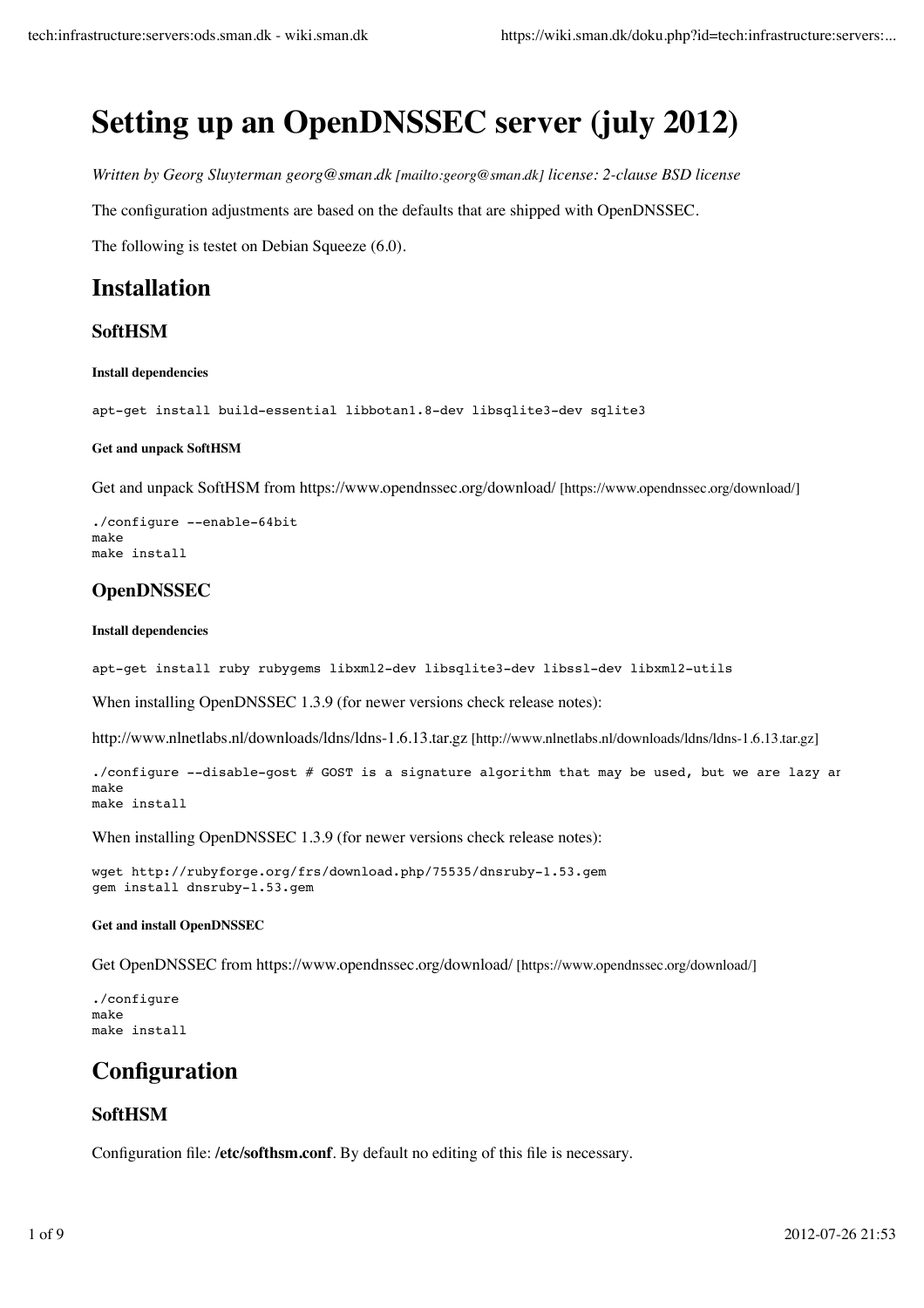#### **Initial configuration:**

Enter som hard to guess PIN for SO and CU (use the same PIN for both, otherwise enforcerd seems to be unhappy..). It is be used later when configuring OpenDNSSEC. The label for the token may be chosen freely - it is used later when configuring OpenDNSSEC.

```
softhsm --init-token --slot 0 --label "dnssec-token01"
chown opendnssec:opendnssec /var/softhsm/slot0.db
chmod 600 /var/softhsm/slot0.db
```
#### **OpenDNSSEC**

#### **conf.xml**

For backup of HSM's, see the smart tricks on: https://wiki.opendnssec.org/display/DOCS/Key+Management [https://wiki.opendnssec.org/display/DOCS/Key+Management]

```
Fill out TokenLabel and PIN (Crypto User/CU PIN)
```

```
<Configuration>
         <RepositoryList>
                 <Repository name="SoftHSM">
                          <Module>/usr/local/lib/softhsm/libsofthsm.so</Module>
                          <TokenLabel>dnssec-token01</TokenLabel>
                          <PIN>1234</PIN>
```
For higher security remove the comments for the *<Privileges>* section for all the components

Remove or outcomment the entire <Auditor> section. Auditor is deprecated from version 1.4. Insted use e.g. validns (or ods-auditor which will most probably will be continued as a seperate project).

Remove comments for *<NotifyCommand>* under *<Signer>*. Adapt to your needs; e.g. rndc reload if OpenDNSSEC is running on the master DNS server. In the following example a small script is used that checks the given zone with validns, moves the file to the master name server with scp and runs *rndc reload* for the given zone. If any step failes, the scripts sends an e-mail with the error and aborts.

<NotifyCommand>/usr/local/bin/check\_and\_distribute\_zones.sh %zone</NotifyCommand>

See below (at the end) for an example for *check\_and\_distribute\_zones.sh*

#### **Add opendnssec user**

Since we do not wish to run OpenDNSSEC as root we need a user ods.

```
groupadd -g 2005 opendnssec
useradd -c "OpenDNSSEC pseudo user" -g opendnssec -s /bin/sh -u 2005 -d /var/opendnssec opendnssec
```
Adjust som file permissions and ownership since we do not run as root:

```
cd /etc/opendnssec
chown opendnssec:opendnssec zonelist.xml
chmod 644 conf.xml
chown opendnssec:opendnssec /var/softhsm/ 
chown -R opendnssec:opendnssec /var/opendnssec
```
#### **kasp.xml**

If you want to use NSEC insetad of NSEC3: Remove the <NSEC3> part and insert only: *<NSEC/>*

A note to the NSEC3 hashing algorithm: Only *1* is supported at the time of writing (SHA-1 hashes.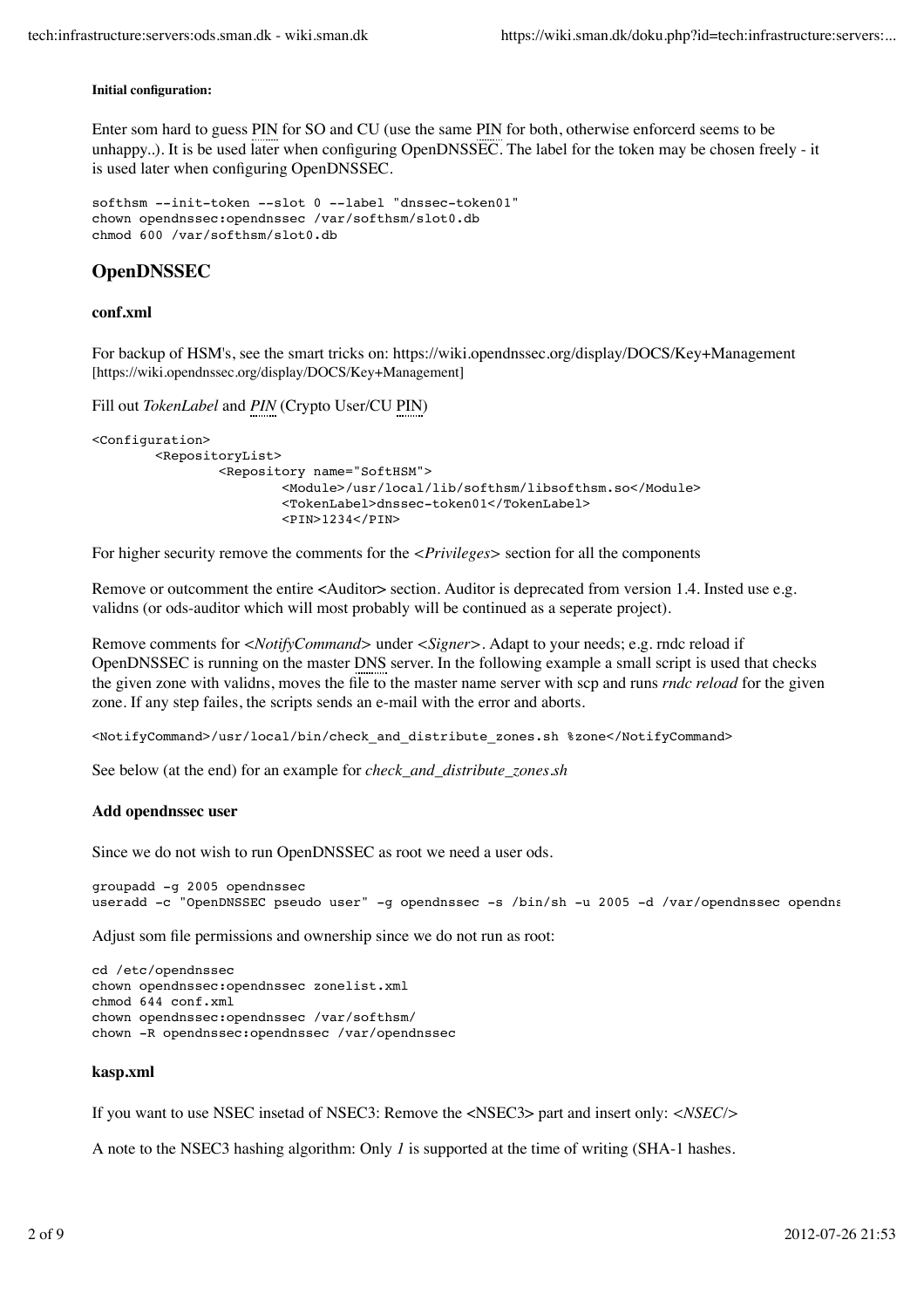#### *Some comment i made in the kasp.xml*

```
<Resign>PT2H</Resign> <!-- How often the signer checks wether it should sign anything -->
<Refresh>P3D</Refresh> <!-- Time before expiration of signatures before a new signature is made
```
For *key signing keys* and *zone signing keys* we adjusted the following parameters:

- $\bullet$  KSK: 4K keys, alg. 8 (RSA/SHA-256)
- ZSK: 2K keys, alg. 8 (RSA/SHA-256)

*<Serial>*: datecounter

Adjustments for .dk domains (DK-Hostmaster):

```
 <Parent>
          <PropagationDelay>PT43200S</PropagationDelay>
         <DS> <TTL>P1D</TTL>
         \langle/DS><SOA> <TTL>P1D</TTL>
                   <Minimum>PT3600S</Minimum>
         \langle/SOA> </Parent>
```
Remove or outcomment the <Audit> section

#### **zonelist.xml**

Generated by OpenDNSSEC, but you can modify it for your needs

#### **zonefetch.xml**

Delete the <ZoneFetch> section (only needed if you need to fetch your zones via AXFR).

# **Running OpenDNSSEC**

Se more at https://wiki.opendnssec.org/display/DOCS/Running+OpenDNSSEC [https://wiki.opendnssec.org/display /DOCS/Running+OpenDNSSEC]

Before you run the system for the first time you must import your policy and zone list into the database:

ods-ksmutil setup

#### **Startup scripts**

OpenDNSSEC consist of two daemons, ods-signerd and ods-enforcerd. To start and stop them you may use the following commands:

ods-control start

But instead we copy the scripts from the Debian package and adjust the path:

#### **/etc/init.d/opendnssec-signer**

```
#! /bin/sh
### BEGIN INIT INFO
# Provides: opendnssec-signer
# Required-Start: $remote fs $syslog
# Required-Stop: $remote_fs $syslog
# Default-Start:
```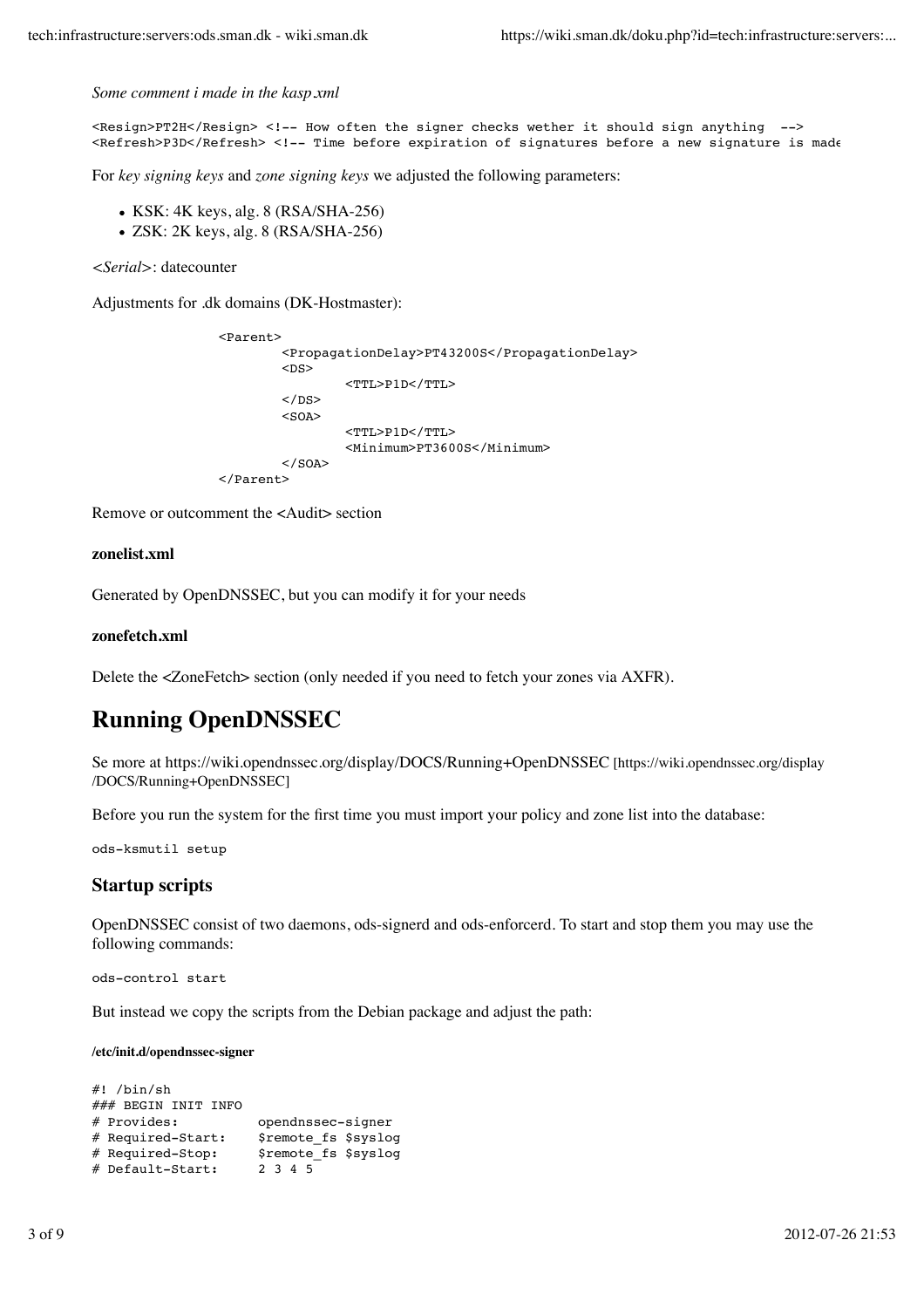```
# Default-Stop: 0 1 6
# Short-Description: OpenDNSSEC Signer
# Description: Daemon to periodically sign DNSSEC zone files.
### END INIT INFO
# Author: Ondřej Surý <ondrej@debian.org>
#
# Do NOT "set -e"
# PATH should only include /usr/* if it runs after the mountnfs.sh script
PATH=/sbin:/usr/sbin:/bin:/usr/bin
DESC="OpenDNSSEC Signer"
NAME=ods-signerd
DAEMON=/usr/local/sbin/$NAME
DAEMON_ARGS=""
PIDFILE=/var/run/opendnssec/signerd.pid
SCRIPTNAME=/etc/init.d/opendnssec-signer
# Exit if the package is not installed
[ -x "$DAEMON" ] || exit 0
# Read configuration variable file if it is present
[ -r /etc/default/$NAME ] && . /etc/default/$NAME
# Load the VERBOSE setting and other rcS variables
. /lib/init/vars.sh
# Define LSB log_* functions.
# Depend on lsb-base (>= 3.0-6) to ensure that this file is present.
. /lib/lsb/init-functions
#
# Function to create piddir if it doesn't exists
#
create_piddir() {
        PIDDIR="$(dirname $PIDFILE)"
        [ -d "$PIDDIR" ] && return 0
        mkdir -p "$PIDDIR" || return 1
        chown opendnssec:opendnssec "$PIDDIR" || return 1
}
#
# Function that starts the daemon/service
#
do_start()
{
        \begin{array}{c}\n# \quad \text{Return} \\
\# \quad 0 \quad \text{if} \quad \end{array}0 if daemon has been started
           1 if daemon was already running
           2 if daemon could not be started
        start-stop-daemon --start --quiet --pidfile $PIDFILE --exec $DAEMON --test > /dev/null
                 || return 1
        start-stop-daemon --start --quiet --pidfile $PIDFILE --exec $DAEMON -- \
                 $DAEMON ARGS \
                 || return 2
}
#
# Function that stops the daemon/service
#
do_stop()
{
        # Return
        # 0 if daemon has been stopped
        # 1 if daemon was already stopped
           2 if daemon could not be stopped
        # other if a failure occurred
        start-stop-daemon --stop --quiet --retry=TERM/30/KILL/5 --pidfile $PIDFILE
        RETVAL="$?"
```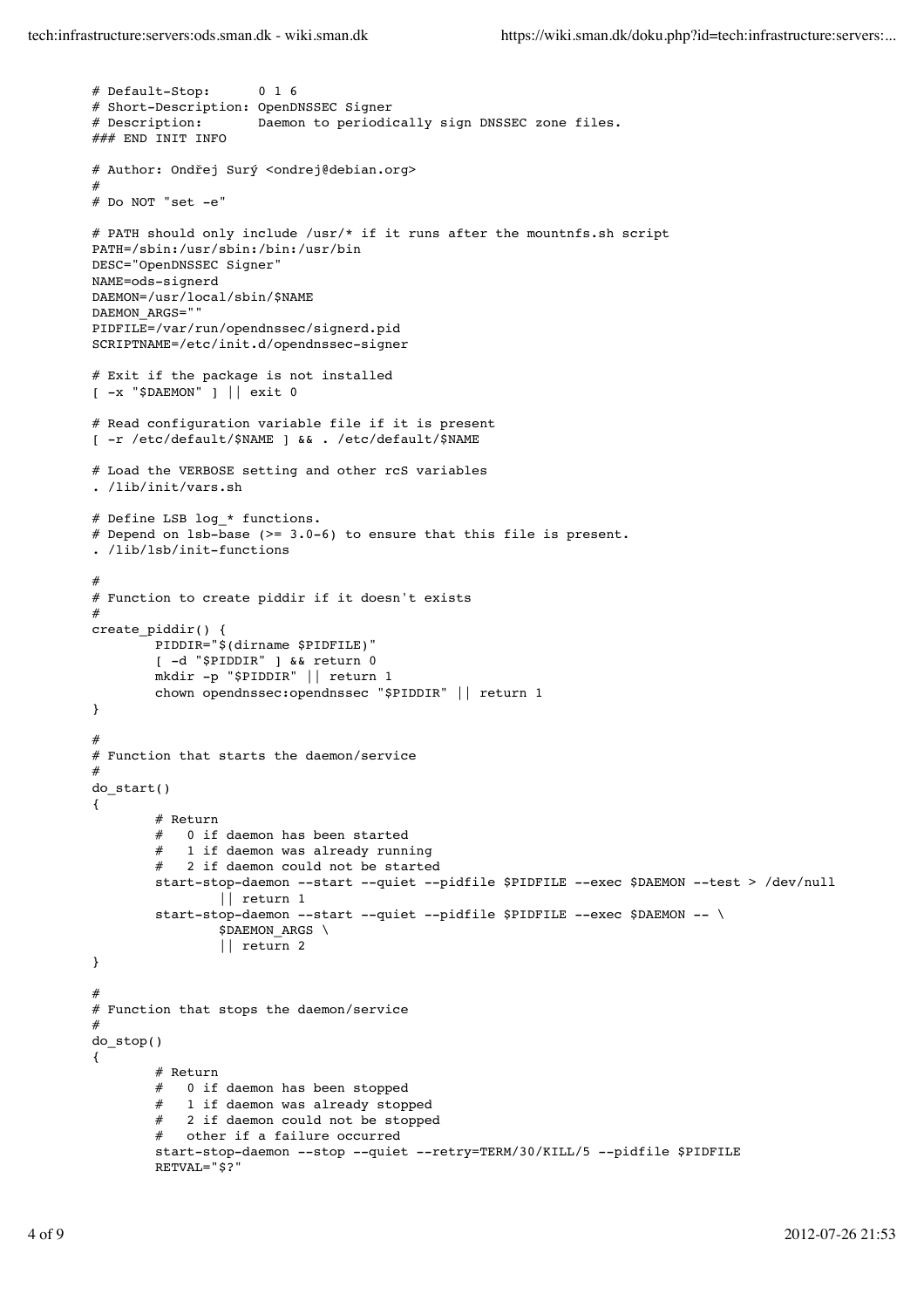```
[ "$RETVAL" = 2 ] && return 2
        # Many daemons don't delete their pidfiles when they exit.
        rm -f $PIDFILE
        return "$RETVAL"
}
create_piddir
case "$1" in
   start)
        [ "$VERBOSE" != no ] && log_daemon_msg "Starting $DESC" "$NAME"
        do_start
        case "$?" in
                 0|1) [ "$VERBOSE" != no ] && log_end_msg 0 ;;
                 2) [ "$VERBOSE" != no ] && log_end_msg 1 ;;
        esac
        ;;
   stop)
        [ "$VERBOSE" != no ] && log_daemon_msg "Stopping $DESC" "$NAME"
        do_stop
        case "$?" in
                 0|1) [ "$VERBOSE" != no ] && log end msg 0 ;;
                 2) \left[\begin{array}{ccc} 2 & -1 \\ 2 & -1 \end{array}\right] = 1 :
        esac
        ;;
   status)
       status of proc "$DAEMON" "$NAME" && exit 0 || exit $?
        ;;
   restart|force-reload)
        log_daemon_msg "Restarting $DESC" "$NAME"
        do_stop
        case "$?" in
          0|1)do_start
                 case "$?" in
                         0) log_end_msg 0 ;;
                         1) log_{10} and msg 1 ;; # Old process is still running
                         *) log end msg 1 ;; # Failed to start
                 esac
                 ;;
           *)
                  # Failed to stop
                 log_end_msg 1
                 ;;
        esac
        ;;
   *)
        #echo "Usage: $SCRIPTNAME {start|stop|restart|reload|force-reload}" >&2
        echo "Usage: $SCRIPTNAME {start|stop|status|restart|force-reload}" >&2
        exit 3
        ;;
esac
:
/etc/init.d/opendnssec-enforcer
#! /bin/sh
### BEGIN INIT INFO<br># Provides:
                      opendnssec-enforcer
# Required-Start: $remote_fs $syslog
# Required-Stop: $remote fs $syslog
# Default-Start: 2 3 4 5
# Default-Stop: 0 1 6
# Short-Description: OpenDNSSEC Enforcer
# Description: Daemon to create and enforce DNSSEC KASP policy
### END INIT INFO
```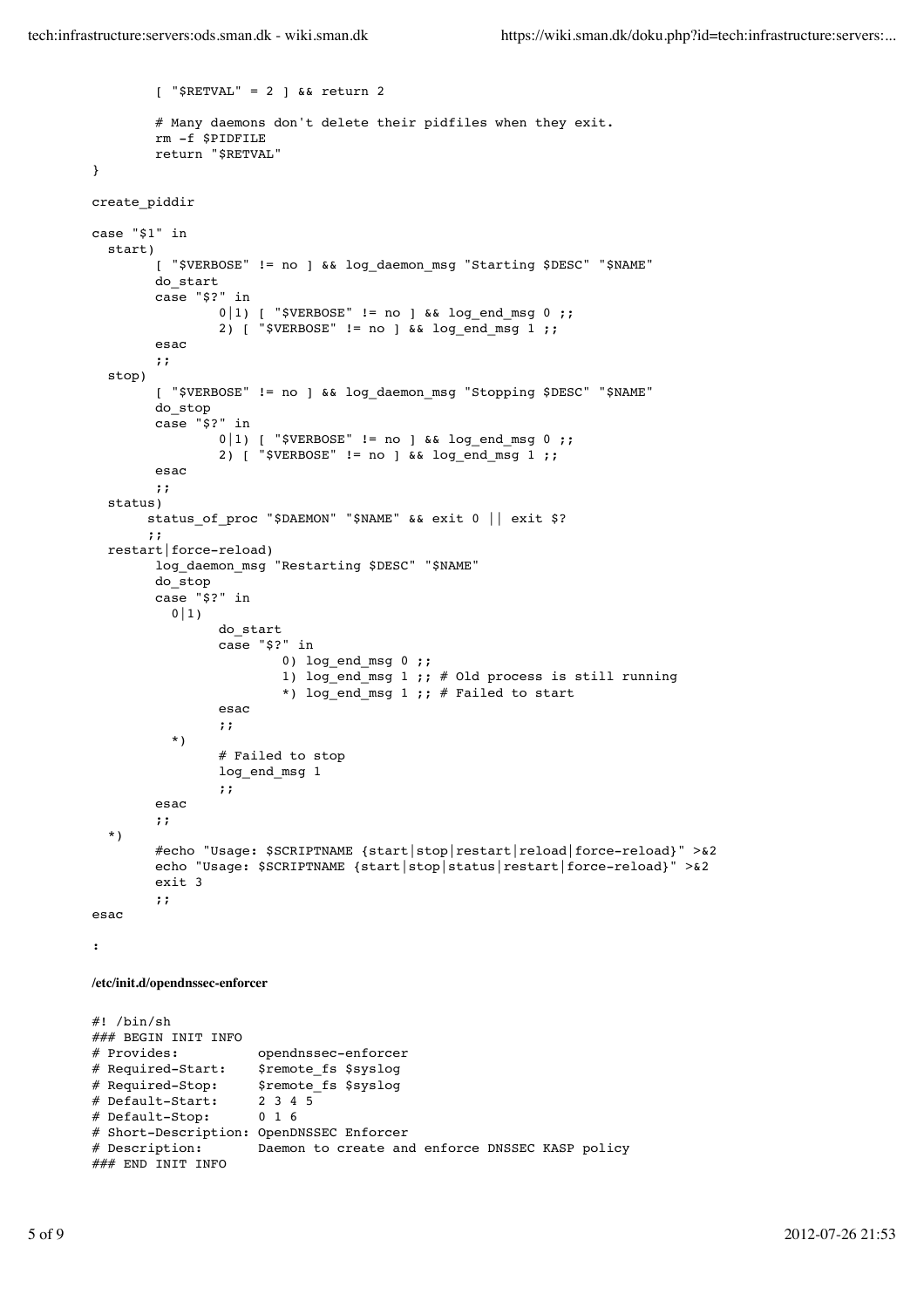```
# Author: Ondřej Surý <ondrej@debian.org>
#
# Do NOT "set -e"
# PATH should only include /usr/* if it runs after the mountnfs.sh script
PATH=/sbin:/usr/sbin:/bin:/usr/bin
DESC="OpenDNSSEC Enforcer"
NAME=ods-enforcerd
DAEMON=/usr/local/sbin/$NAME
DAEMON_ARGS=""
PIDFILE=/var/run/opendnssec/enforcerd.pid
SCRIPTNAME=/etc/init.d/opendnssec-enforcer
# Exit if the package is not installed
[ -x "$DAEMON" ] || exit 0
# Read configuration variable file if it is present
[ -r /etc/default/$NAME ] && . /etc/default/$NAME
# Load the VERBOSE setting and other rcS variables
. /lib/init/vars.sh
# Define LSB log_* functions.
# Depend on 1sb-base (>= 3.0-6) to ensure that this file is present.
. /lib/lsb/init-functions
#
# Function to create piddir if it doesn't exists
#
create_piddir() {
        PIDDIR="$(dirname $PIDFILE)"
        [ -d "$PIDDIR" ] && return 0
        mkdir -p "$PIDDIR" || return 1
        chown opendnssec:opendnssec "$PIDDIR" || return 1
}
#
# Function that starts the daemon/service
#
do_start()
{
        # Return
           0 if daemon has been started
           1 if daemon was already running
        # 2 if daemon could not be started
        start-stop-daemon --start --quiet --pidfile $PIDFILE --exec $DAEMON --test > /dev/null \
                 || return 1
        start-stop-daemon --start --quiet --pidfile $PIDFILE --exec $DAEMON -- \
                 $DAEMON_ARGS \
                 || return 2
}
#
# Function that stops the daemon/service
#
do_stop()
{
        # Return
        # 0 if daemon has been stopped<br># 1 if daemon was already storm
        # 1 if daemon was already stopped<br># 2 if daemon could not be stopped
           2 if daemon could not be stopped
        # other if a failure occurred
        start-stop-daemon --stop --quiet --retry=TERM/30/KILL/5 --pidfile $PIDFILE --name $NAME
        RETVAL="$?"
        [ "$RETVAL" = 2 ] && return 2
        # Many daemons don't delete their pidfiles when they exit.
        rm -f $PIDFILE
```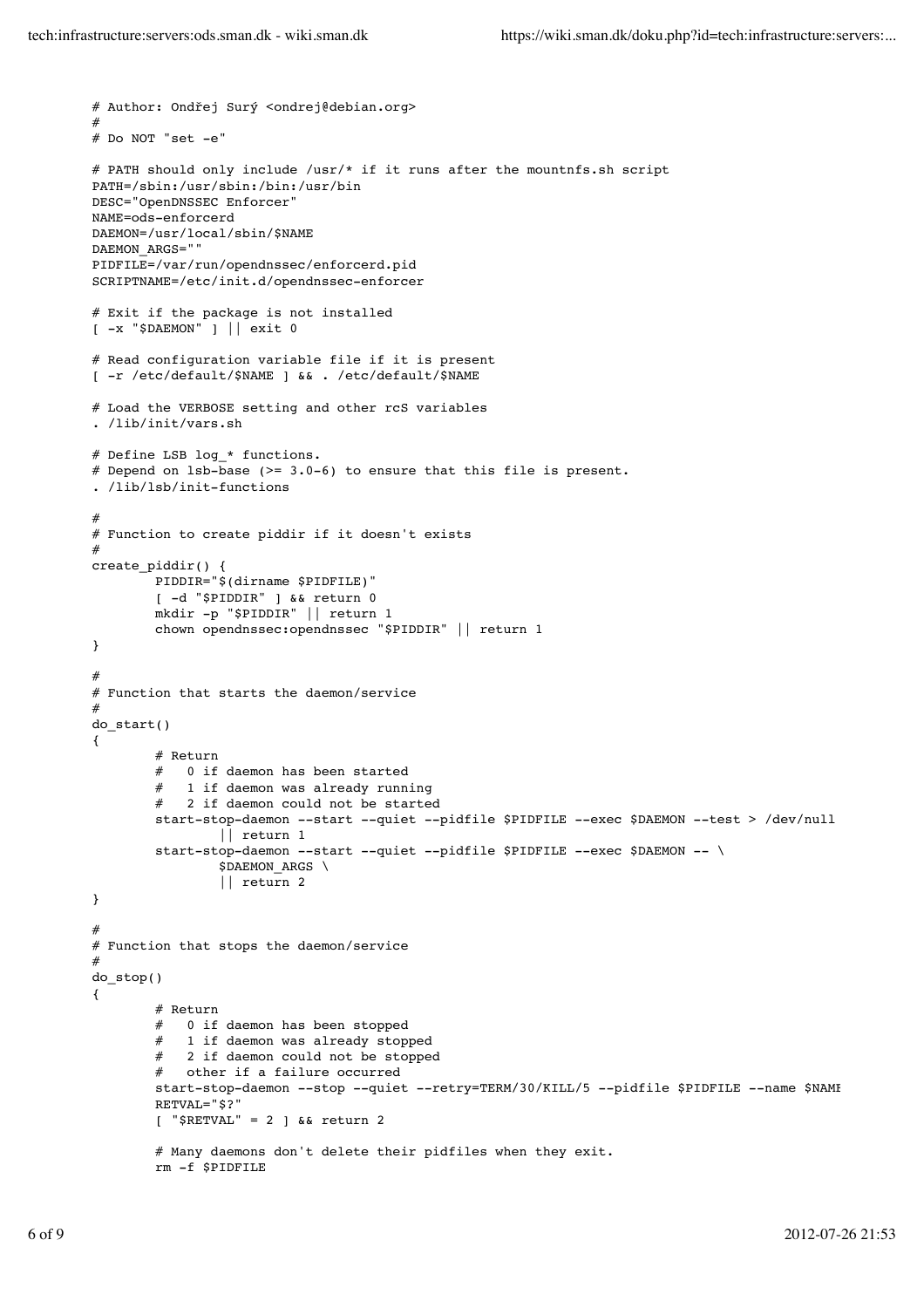```
return "$RETVAL"
}
create_piddir
case "$1" in
   start)
        [ "$VERBOSE" != no ] && log_daemon_msg "Starting $DESC" "$NAME"
        do_start
        case "$?" in
                 0|1) [ "$VERBOSE" != no ] && log end msg 0 ;;
                 2) [ "$VERBOSE" != no ] && log end msg 1 ;;
        esac
        ;;
   stop)
        [ "$VERBOSE" != no ] && log_daemon_msg "Stopping $DESC" "$NAME"
        do_stop
        case "$?" in
                 0|1) [ "$VERBOSE" != no ] && log end msg 0 ;;
                 2) [ "$VERBOSE" != no ] & a log end msg 1 ;;
        esac
        ;;
   status)
        status_of_proc "$DAEMON" "$NAME" && exit 0 || exit $?
        ;;
   restart|force-reload)
        log_daemon_msg "Restarting $DESC" "$NAME"
        do_stop
        case "$?" in
          0|1)do_start
                 case "$?" in
                         0) log_end_msg 0 ;;
                         1) log_end_msg 1 ;; # Old process is still running
                         *) log_end_msg 1 ;; # Failed to start
                 esac
                 ;;
           *)
                  # Failed to stop
                 log_end_msg 1
                 ;;
        esac
        ;;
   *)
        #echo "Usage: $SCRIPTNAME {start|stop|restart|reload|force-reload}" >&2
        echo "Usage: $SCRIPTNAME {start|stop|status|restart|force-reload}" >&2
        exit 3
        ;;
esac
:
Start ods
update-rc.d opendnssec-signer defaults
update-rc.d opendnssec-enforcer defaults
service opendnssec-signer start
service opendnssec-enforcer start
$ ps ax | grep od[s]
25204 ? Ss 0:00 /usr/local/sbin/ods-enforcerd<br>25211 ? Ssl 0:00 /usr/local/sbin/ods-signerd
                Ssl 0:00 /usr/local/sbin/ods-signerd
New zone
```
ods-ksmutil zone add --zone <zone>

ods-ksmutil update zonelist  $#$  signing is started right away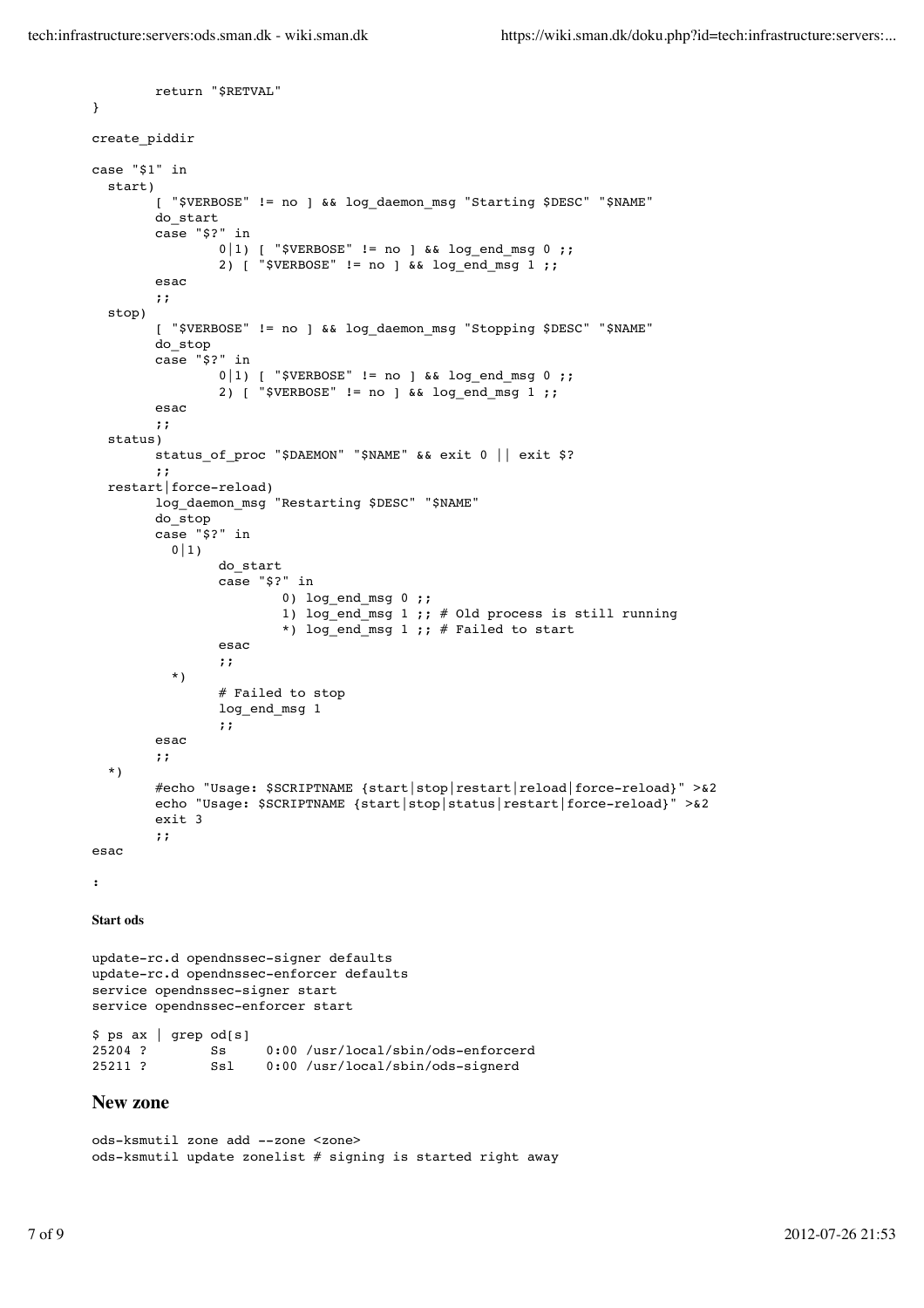Immediate signing:

ods-signer reload ods-signer sign <zone>

#### **Get DS keys**

```
ods-ksmutil key export --zone <zone> --ds
```
# **Checking and pushing zone files**

#### **validns**

If you wish to check your zone files before deploying them.

```
wget http://www.validns.net/download/validns-0.5.tar.gz
tar zxvf validns-0.5.tar.gz
cd validns-0.5
apt-get installlibjudy-dev && cpan -i Test::Command::Simple
make
cp validns /usr/local/bin/
```
#### **check\_and\_distribute\_zones.sh**

```
apt-get install bsd-mailx
#!/bin/bash
# Check and distribute zone files from a signing host to a (remote) name server
# Georg Sluyterman <georg@sman.dk>
# License: 2-clause BSD license
# Version 0.1, 2012-07-22
MAIL RCPT="hostmaster@sman.dk"
SIGNED_ZONES_DIR="/var/opendnssec/signed/"
DST_HOST="masterdns.sman.dk"
DST_FOLDER="/etc/bind/zones/"
TMP_FILE="/tmp/check_and_distribute_zones_lastcmd.log"
prg="$0"
zone="$1"
# Basic input validation
if [ "$#" -ne 1 ]
then
     echo "Usage: $0 <zone>"
     echo "Edit $0 for properties."
     exit 1
fi
# Truncate output file
echo > "§{TMP_FILE}"
# Used when an error occurred
err msg() {
    cat "${TMP_FILE}" | mailx -s "$1" ${MAIL_RCPT}
   echo "$1" >82 cat "${TMP_FILE}" >&2
    rm "${TMP_FILE}"
     exit 1
}
/usr/local/bin/validns "${SIGNED_ZONES_DIR}/${zone}" > "${TMP_FILE}" 2>&1
if [ $? -eq 0 ]
then
    scp "${SIGNED ZONES DIR}/${zone}" root@${DST HOST}:${DST FOLDER} > "${TMP FILE}" 2>&1
    if [ $? -ne 0]
```